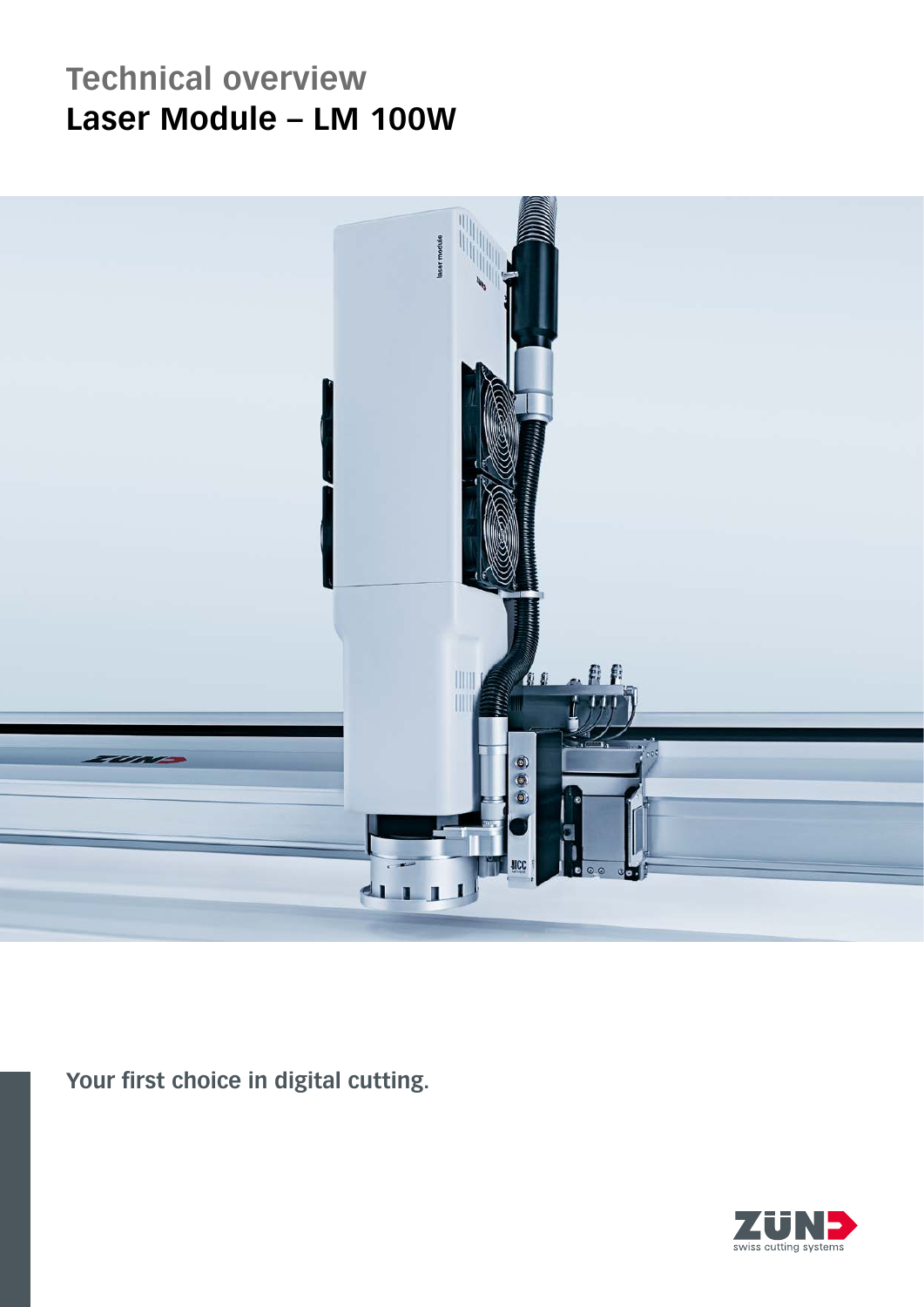## **Cut & seal Perfect cuts, sealed edges, one process**

**Soft signage is an extremely versatile medium for POP/POS applications and is making inroads into many areas previously dominated by paper, PVC or others. For polyester fabric applications, Zünd has developed the Laser Module – LM 100W which cuts and seals the edges – all in the same process.** 

## **Multi-functional and flexible**

Polyester fabrics have become a widely used substrate for soft signage. Now you can expand your value chain with the added capabilities of the Laser Module – LM 100W. The modular design characteristic of Zünd tooling will give you everything you need to set yourself apart from the competition. In a few simple steps, your Zünd cutting system converts to a full-blown laser cutter.





**Safe handling**

O

The LM 100W is a class 1 laser that requires no special safety gear such as protective glasses. Since the laser module is fully enclosed, it can be safely handled and operated.

**Double-duty efficiency** Two in one: the laser module cuts polyester fabric and simultaneously seals the edges. Fraying becomes a thing of the past.

**Quality**

The process of cutting with a laser effectively seals the edges. Fraying fabric edges become a thing of the past. Compared to manual cutting with a hot knife or ultrasonic tool, digital laser cutting excels in both cut quality and precision.

> **Cut with conventional blade**



**Roll-ups**





**Hanging/stretched banners**



**Flags**



**POP/POS displays Exhibits** 

The Laser Module eliminates tedious manual labor, increases cutting precision and reduces production time. In addition the LM 100W produces consistent, flawless edges with perfect repeatability.